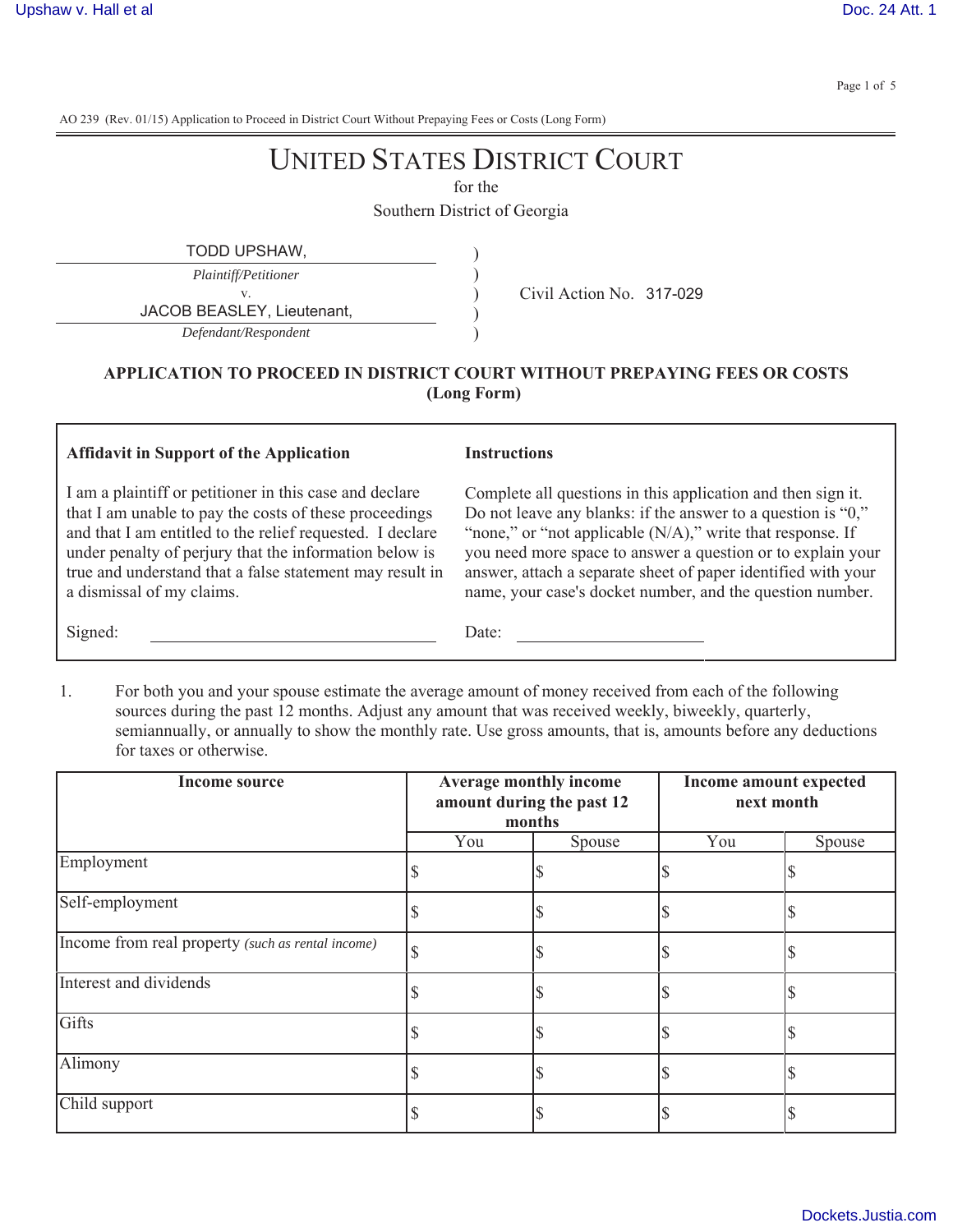| Retirement (such as social security, pensions, annuities,<br><i>insurance</i> ) |           |        |      |      |
|---------------------------------------------------------------------------------|-----------|--------|------|------|
| Disability (such as social security, insurance payments)                        |           |        |      |      |
| Unemployment payments                                                           |           |        |      |      |
| Public-assistance (such as welfare)                                             |           |        |      |      |
| Other (specify):                                                                |           |        |      |      |
| <b>Total monthly income:</b>                                                    | $0.00$ \\ | $0.00$ | 0.00 | 0.00 |

2. List your employment history for the past two years, most recent employer first. *(Gross monthly pay is before taxes or other deductions.)*

| Employer | <b>Address</b> | Dates of employment | Gross<br>monthly pay |
|----------|----------------|---------------------|----------------------|
|          |                |                     |                      |
|          |                |                     |                      |

3. List your spouse's employment history for the past two years, most recent employer first. *(Gross monthly pay is before taxes or other deductions.)*

| <b>Employer</b> | <b>Address</b> | Dates of employment | Gross<br>monthly pay |
|-----------------|----------------|---------------------|----------------------|
|                 |                |                     |                      |
|                 |                |                     |                      |
|                 |                |                     |                      |

4. How much cash do you and your spouse have? \$

Below, state any money you or your spouse have in bank accounts or in any other financial institution.

| <b>Financial institution</b> | <b>Type of account</b> | <b>Amount you have</b> | <b>Amount your</b><br>spouse has |
|------------------------------|------------------------|------------------------|----------------------------------|
|                              |                        |                        |                                  |
|                              |                        |                        |                                  |
|                              |                        |                        |                                  |

If you are a prisoner, you must attach a statement certified by the appropriate institutional officer showing all receipts, expenditures, and balances during the last six months in your institutional accounts. If you have multiple accounts, perhaps because you have been in multiple institutions, attach one certified statement of each account.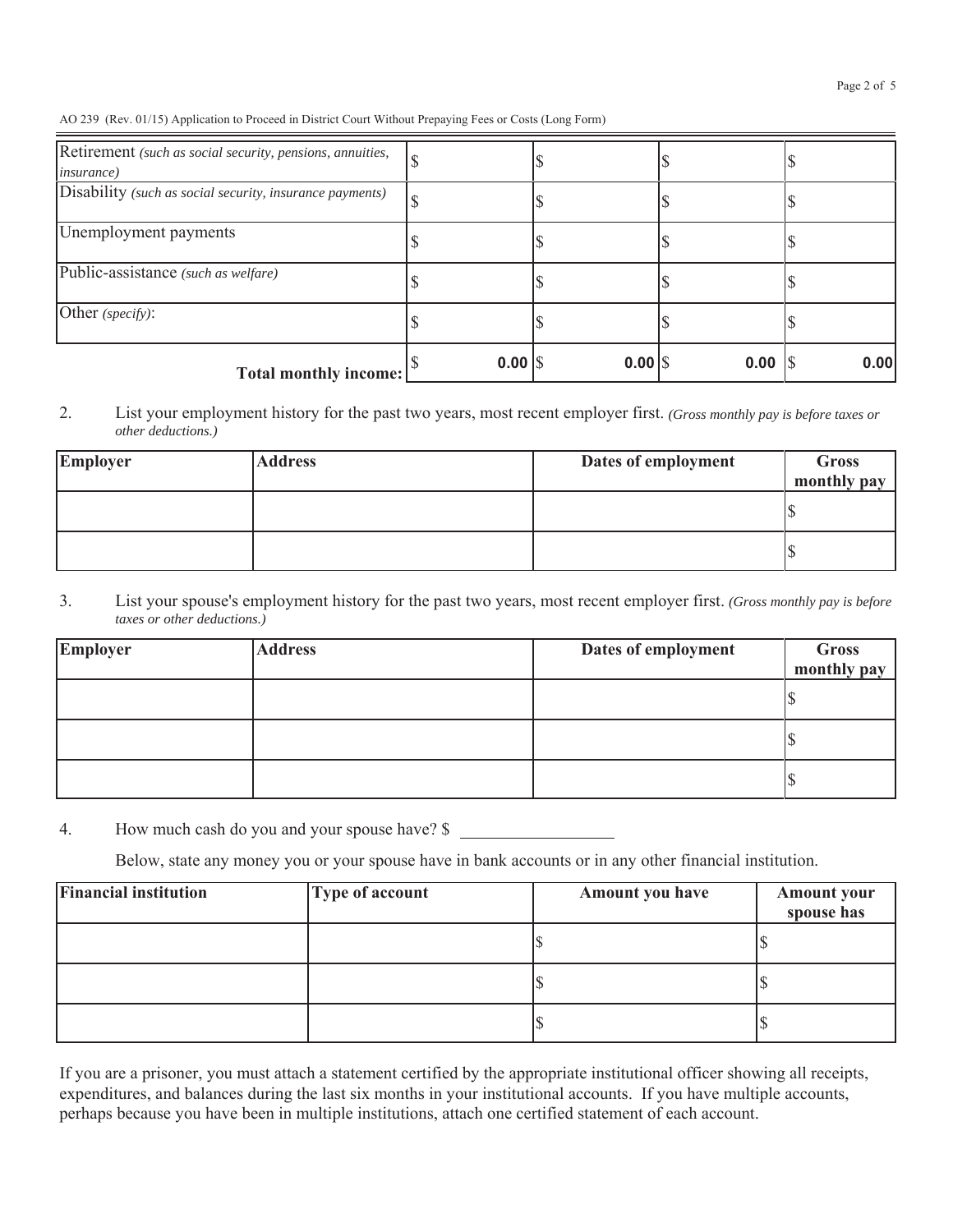5. List the assets, and their values, which you own or your spouse owns. Do not list clothing and ordinary household furnishings.

| Assets owned by you or your spouse |    |  |
|------------------------------------|----|--|
| Home (Value)                       | \$ |  |
| Other real estate (Value)          | \$ |  |
| Motor vehicle #1 (Value)           | \$ |  |
| Make and year:                     |    |  |
| Model:                             |    |  |
| Registration #:                    |    |  |
| Motor vehicle #2 (Value)           | \$ |  |
| Make and year:                     |    |  |
| Model:                             |    |  |
| Registration #:                    |    |  |
| Other assets (Value)               | \$ |  |
| Other assets (Value)               | \$ |  |

## 6. State every person, business, or organization owing you or your spouse money, and the amount owed.

| Person owing you or your spouse<br>money | Amount owed to you | Amount owed to your spouse |
|------------------------------------------|--------------------|----------------------------|
|                                          |                    |                            |
|                                          |                    |                            |
|                                          |                    |                            |

7. State the persons who rely on you or your spouse for support.

| Name (or, if under 18, initials only) | Relationship | Age |
|---------------------------------------|--------------|-----|
|                                       |              |     |
|                                       |              |     |
|                                       |              |     |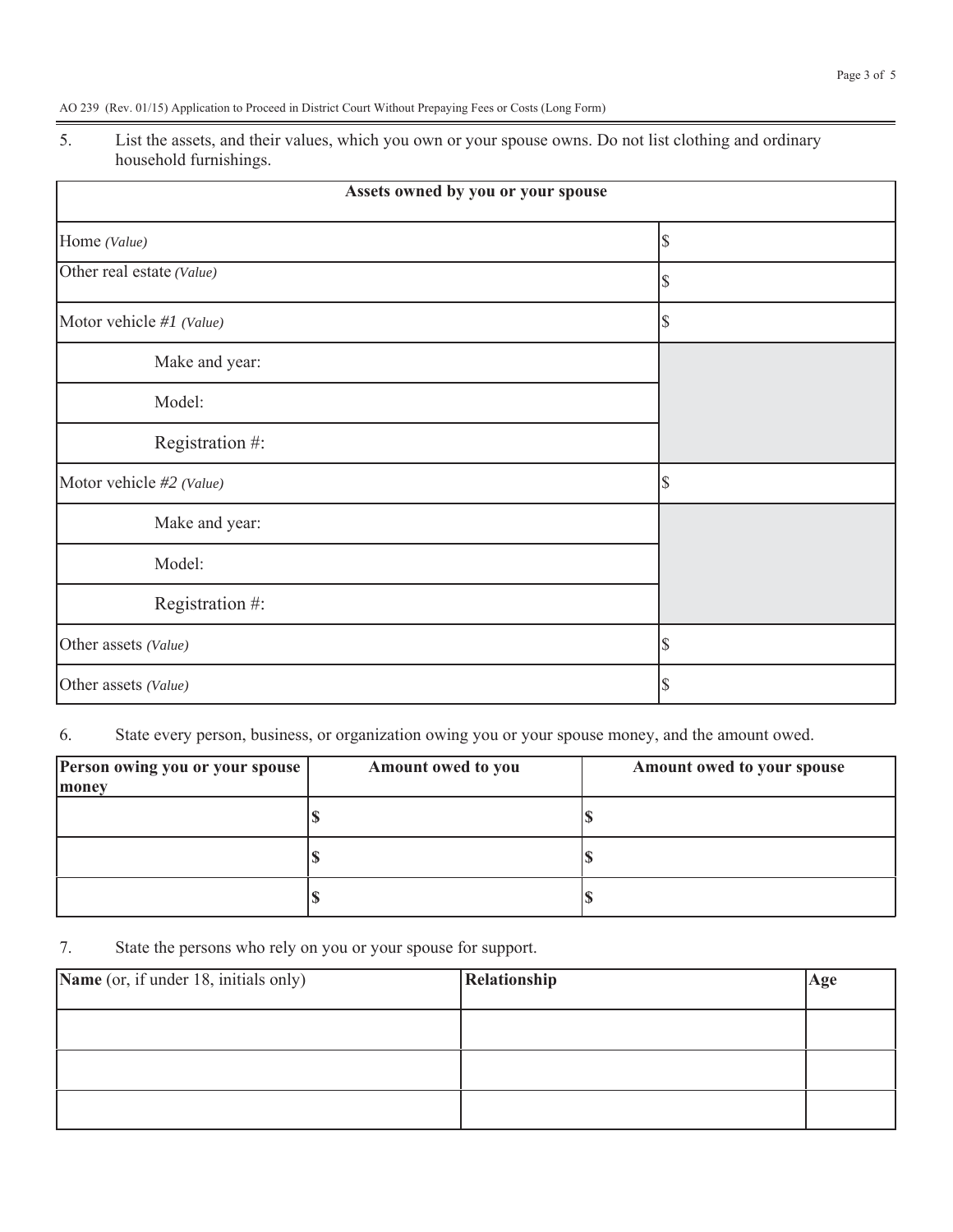8. Estimate the average monthly expenses of you and your family. Show separately the amounts paid by your spouse. Adjust any payments that are made weekly, biweekly, quarterly, semiannually, or annually to show the monthly rate.

|                                                                                                                                                                                      | You | <b>Your spouse</b> |
|--------------------------------------------------------------------------------------------------------------------------------------------------------------------------------------|-----|--------------------|
| Rent or home-mortgage payment (including lot rented for mobile home)<br>Are real estate taxes included? $\Box$ Yes $\Box$ No<br>Is property insurance included? $\Box$ Yes $\Box$ No |     | \$                 |
| Utilities (electricity, heating fuel, water, sewer, and telephone)                                                                                                                   | S   | \$                 |
| Home maintenance (repairs and upkeep)                                                                                                                                                | S   | \$                 |
| Food                                                                                                                                                                                 | \$  | \$                 |
| Clothing                                                                                                                                                                             | S   | \$                 |
| Laundry and dry-cleaning                                                                                                                                                             | S   | \$                 |
| Medical and dental expenses                                                                                                                                                          | \$  | \$                 |
| Transportation (not including motor vehicle payments)                                                                                                                                | S   | \$                 |
| Recreation, entertainment, newspapers, magazines, etc.                                                                                                                               | \$  | \$                 |
| Insurance (not deducted from wages or included in mortgage payments)                                                                                                                 |     |                    |
| Homeowner's or renter's:                                                                                                                                                             |     | \$                 |
| Life:                                                                                                                                                                                |     | \$                 |
| Health:                                                                                                                                                                              |     | \$                 |
| Motor vehicle:                                                                                                                                                                       |     | \$                 |
| Other:                                                                                                                                                                               |     | \$                 |
| Taxes (not deducted from wages or included in mortgage payments) (specify):                                                                                                          |     | \$                 |
| Installment payments                                                                                                                                                                 |     |                    |
| Motor vehicle:                                                                                                                                                                       |     | \$                 |
| Credit card (name):                                                                                                                                                                  |     | \$                 |
| Department store (name):                                                                                                                                                             |     | \$                 |
| Other:                                                                                                                                                                               | \$  | \$                 |
| Alimony, maintenance, and support paid to others                                                                                                                                     | \$  | \$                 |